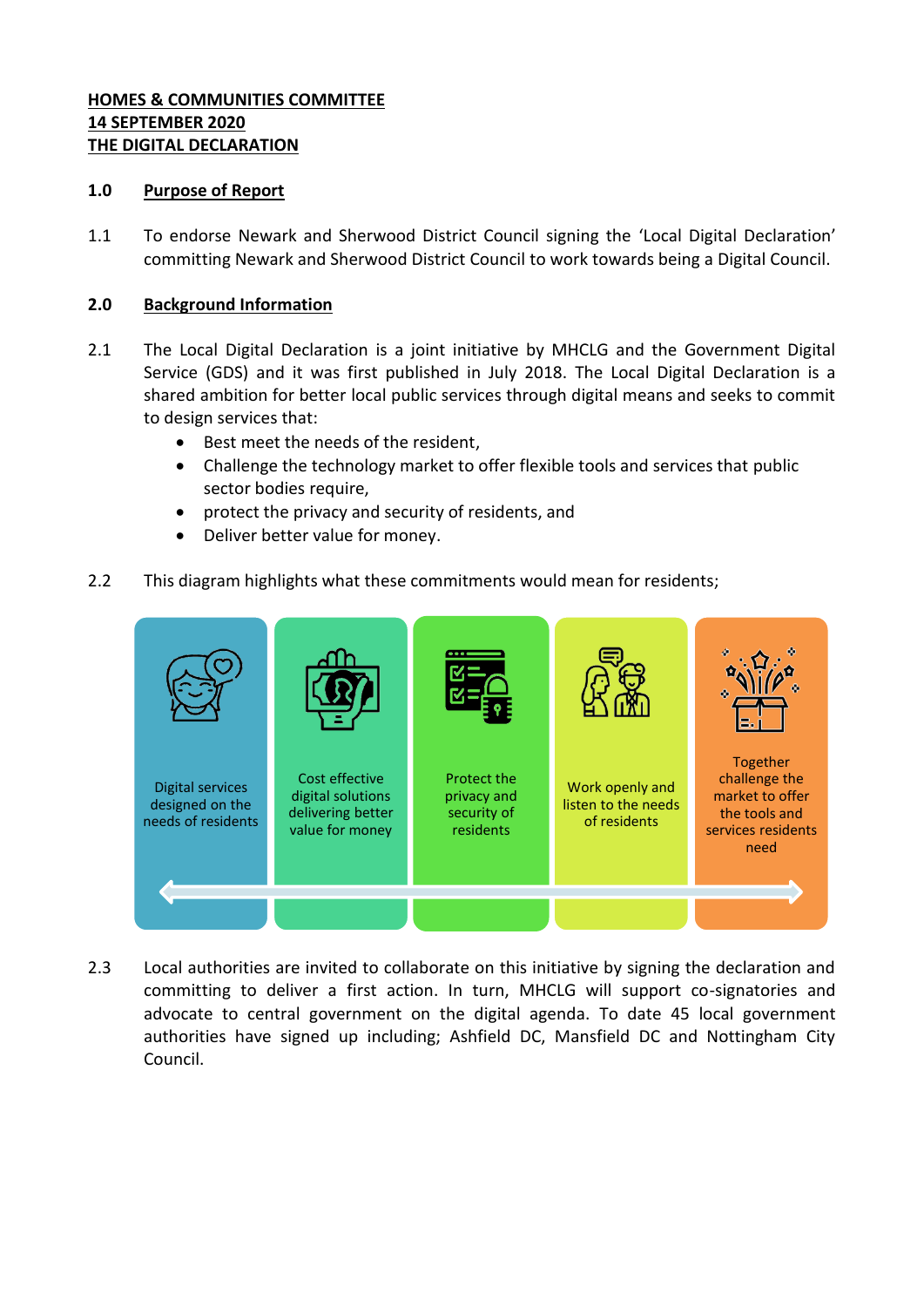## **3.0 Proposals**

3.1 In signing up to the local digital declaration, attached as an **Appendix A**, the Council are required to undertake the following actions;



- 3.2 Signing up to the local digital declaration would mean all members making the following commitments;
	- To consider digital expertise centrally in the decision making process
		- o By introducing a digital implications prompt into committee reports
	- To have visible and accessible digital leaders throughout the organisation championing change
		- o By continuing the roll out of the Digital Champions scheme
	- Being willing to try new digital tools
		- o By championing change and being open to new things
	- Champion the continuous improvement of cyber security practice
		- o Being cyber aware and advocating for the importance of security online
- 3.3 The declaration would be owned by the IT and Digital Services Business Unit with the close support of the Transformation team. The declaration would be rolled out to the organisation utilising the 'Digital Champions' a group of staff who advocate for digital transformation. This group was first created in 2019 and since then they have been integral to the rollout of Microsoft Teams and Office 365. The aim is for the digital champion scheme to be rolled out to Members as well so that there is a digital champion in every area of the Council.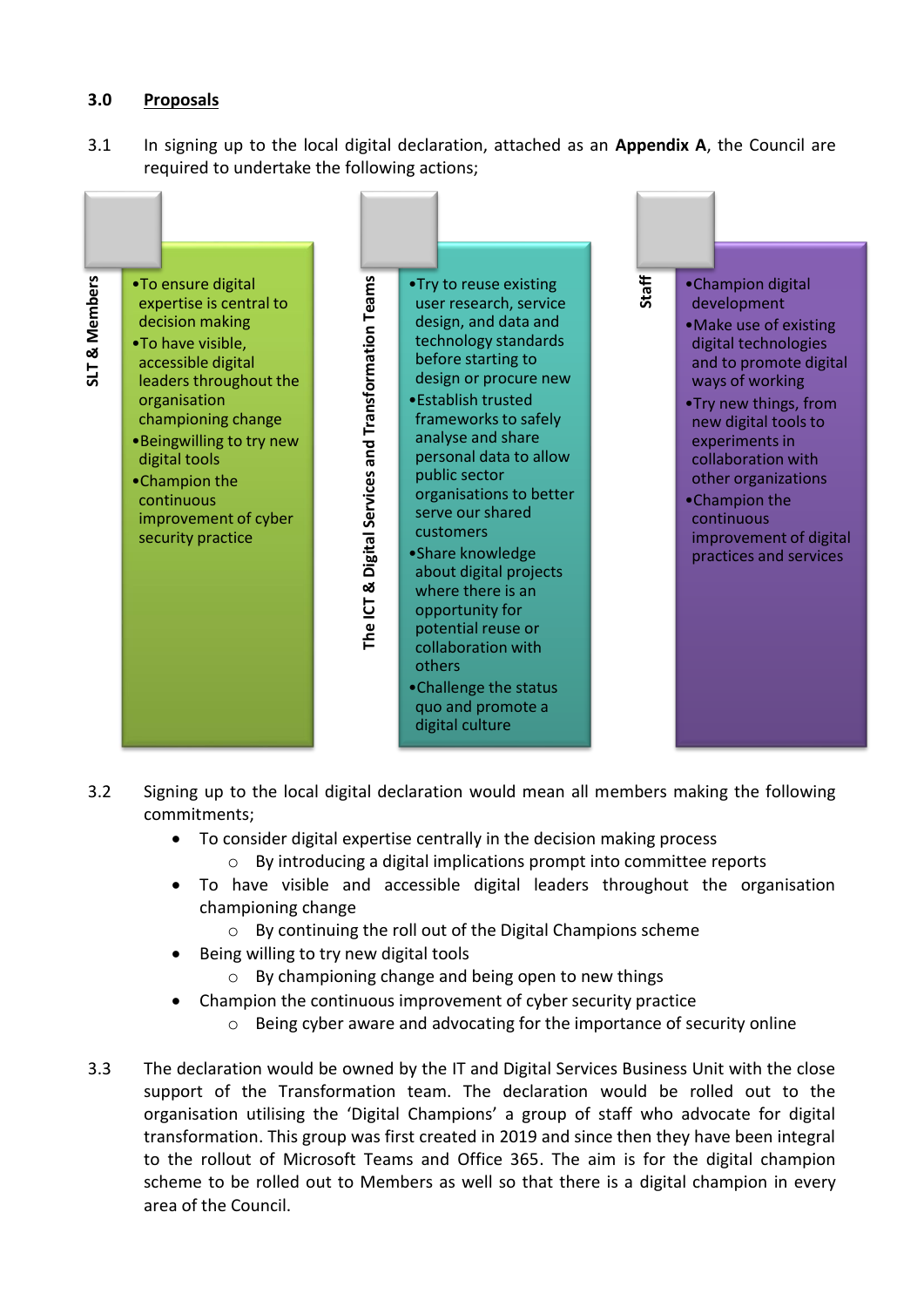- 3.3 To sign up to the declaration, the Council must commit to a delivery of a project. This project must contain
	- An issue the organisation is trying to resolve,
	- Partnership working with other groups or organisations,
	- A understanding of what will be delivered with this project (within a year of signing the Declaration), and
	- The benefits of the project to specific users.
- 3.4 The Council want to launch the Declaration commitment with a community focused projct that works towards digital inclusivity. Despite the transformative impact of technology on society, many people in the UK remain digitally excluded. This is important as residents who are excluded digitally are also more likely to be socio-economically disadvantaged, and the digital divide exacerbates this inequality.
- 3.5 The aim is for the first digital declaration project to work to combat this inequality. The IT a IT and Digital Services and Transformation Business Units will be working with members and residents to develop this project.
- 3.6 There is the potential for this project to receive funding through The Local Digital Fund. This fund was announced in July 2018 by Housing, Communities and Local Government (MHCLG). It aims to help local authorities implement the Local Digital Declaration by funding digital skills training and projects that address common local service challenges in common, reusable ways. £7.5 million was assigned for 2018/19 and 2019/20. One of the current projects is [digital skills training](https://localdigital.gov.uk/training-offer-for-local-digital-fund/) to all signatories of the Local Digital Declaration, delivered by GDS Academy, for both leaders and delivery teams.

# **4.0 Equalities Implications**

4.1 Despite the transformative impact of technology on society, many people in the UK remain digitally excluded. This matters as those who are excluded digitally are also far more likely to be disadvantaged according to many other social and economic measures. The digital divide exacerbates inequality. A digital declaration project could aim to tackle this inequality by upskilling residents and consulting with residents on how the Council can shape its digital services to customer need.

## **5.0 Financial Implications (FIN20-21/8953)**

5.1 There are no financial implications arising from this report. Any financial implications will be considered through SLT and relevant committees for each project.

# **6.0 Community Plan – Alignment to Objectives**

6.1 This Digital Declaration commitment works towards the objective to "generate more income, improve value for money and increase residents' satisfaction with the Council."

# **7.0 RECOMMENDATIONS**

**a) Members to endorse the Local Digital Declaration for approval at Policy & Finance Committee;**